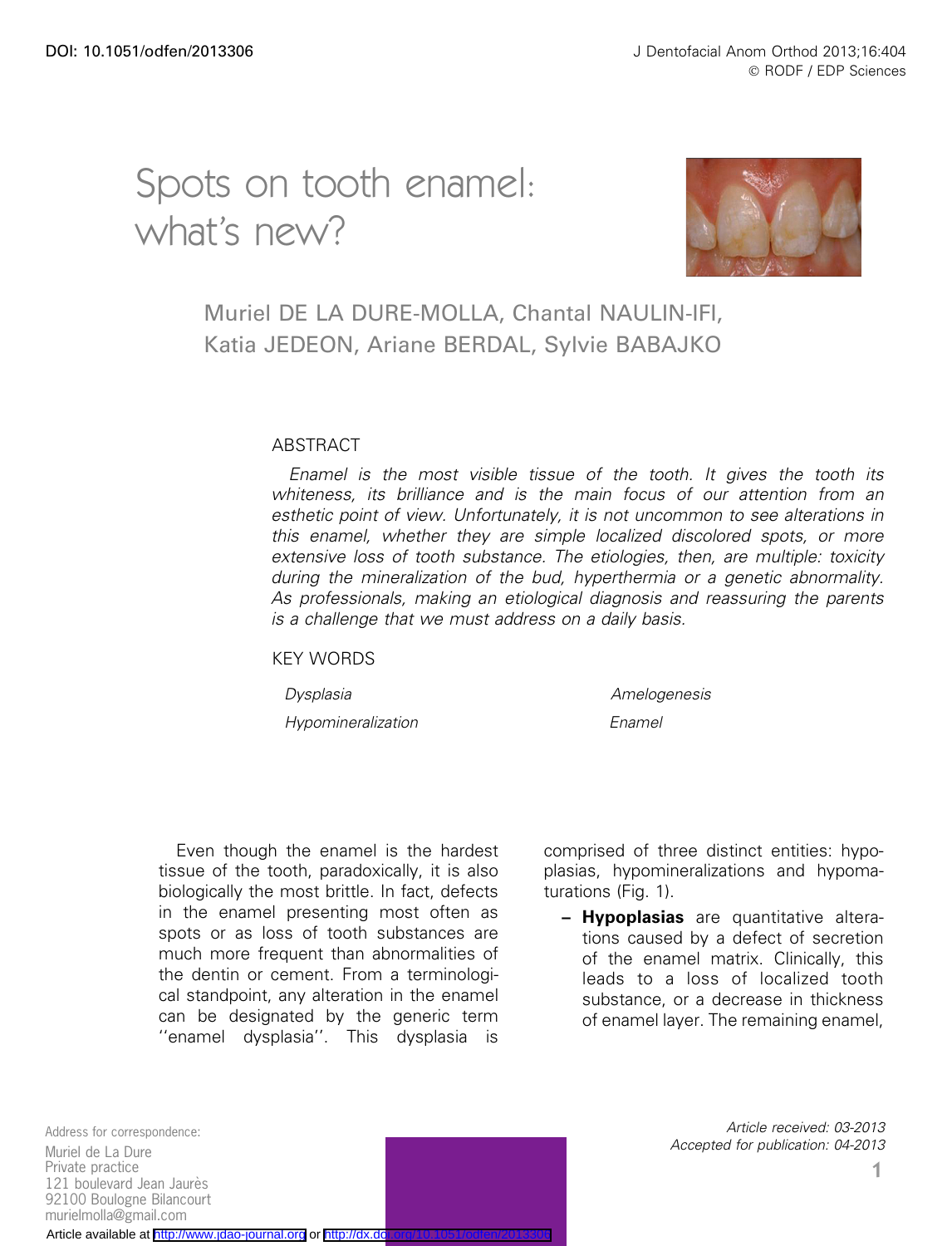

Figure 1 Summary diagram of the different clinical alterations in the enamel.

on the other hand, is very hard and its coloring is normal or slightly yellow.

- Hypomaturations and hypomineralizations are, conversely, qualitative defects where the very mineralization process itself is altered. The organic matrix is therefore excessive. Strictly speaking, with hypomaturation, the decrease in mineralization is less severe than in hypomineralization. Hypomaturation generally shows up as an alteration in the color of the enamel varying from chalky white to dark brown. On the other hand, there is no loss of enamel in the affected area.
- **Hypomineralization** is the most severe alteration of the enamel. The degree of mineralization is reduced which leads to brittle, soft when probed and rapidly worn enamel. It is a dark yellow or even orange color. The patient

therefore complains about significant pain with changes in temperature and when chewing hard foods.

Each of these alterations corresponds to a histological defect occurring during specific stage of anamelogenesis. Hypoplasias arise during the secretion stage, hypomaturations during the maturation stage and hypomineralizations during the enamel extracellular matrix mineralization<sup>5</sup>.

The prevalence of defects in the enamel is greater in permanent teeth than in deciduous teeth, but extremely variable from one study to the next. In fact, the prevalence is from 24% to 49% (40.2% in Spain) for temporary teeth and from 9% to 63% (52% in Spain) for permanent teeth<sup>6</sup>. Of course, enamel defects arising in the permanent dentition concern parents the most, especially when they appear in the anterior sectors. Parents are concerned about various issues: the esthetics, the risk of seeing other teeth affected and the risk for brittleness of the affected tooth. But the first question that the parents ask is often ''where did it come from''?

The etiologies are then extremely variable: traumatic, systemic and genetic. Clinical examination, medical history, questioning of the parents concerning the growth, life style and the home environment of the child provide information for positive and differential diagnosis. The first step of this diagnosis is to determine how many teeth are affected.

– When a single tooth is affected, the etiological factor is therefore local. It is necessary to discover if there was an earlier trauma that occurred to the primary tooth (especially, a traumatic intrusion).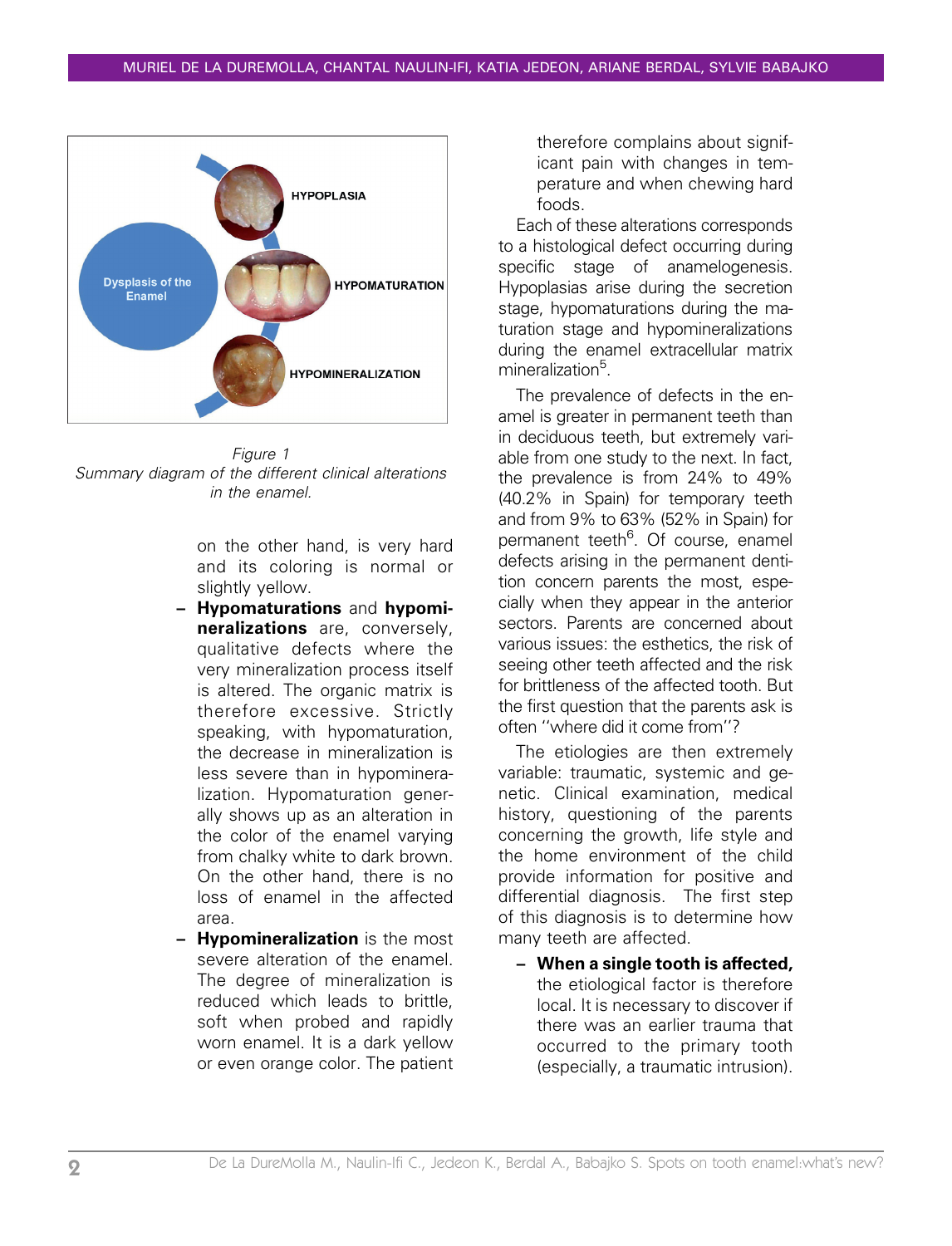The root of the primary tooth will exert force on the bud of the permanent tooth during morphogenesis and therefore disturb the amelobastics layer. This type of trauma most frequently involves the incisors. The  $2^{nd}$  possible local etiological factor is infection. In fact, if an infection presents on a primary molar and propagates to the succesional tooth during its morphogenesis, this will cause an abnormality in the permanent tooth that is then referred to as a ''Turner's tooth''. The premolars are teeth most affected by this disorder.

– When several teeth are affected, the etiology to consider therefore is systemic toxicity, that's mean prolonged exposure to a factor that alters amelogenesis.

#### – Fluorosis:

Fluoride was the first enamel toxin described. In fact, an overdose of fluoride, namely an intake of fluoride greater than 1.5 mg/j, is responsible for dental fluorosis. This dosage is reached very quickly. In fact, by way of comparison, drinking water has a fluoride content on average varying From 0.3 to 0.5 mg/l. The prophylactic dose is 0.05 mg/kg/j. The seriousness of enamel alteration varies, from ''very mild'' forms to ''severe'' forms according to Dean classification in 1942. The mildest form is characterized by limited small opaque areas affecting at least half of the dental surface and the severe form is characterized by brown or even black stains combined with areas of hypoplasia (Fig. 2). Excessive intake of fluoride generally occurs during the first years of a child's life. Fluorosis then affects all the teeth during



Figure 2 Intraoral view of a patient with mild to moderate dental fluorosis.

mineralization at that age, namely the permanent incisors, the  $1<sup>st</sup>$  permanent molars, some of the canines and premolars. The 2<sup>nd</sup> molars are very rarely affected by fluorosis. Since this pathology is well known now, its prevalence decreased considerably ranging from 3.9% in 1991 to 2.73% in 1998 in France.

#### – MIH: Molar Incisor Hypomineralization:

In 2001, Weerheijm defined MIH as being a ''hypomineralization of systemic origin frequently affecting 1-4 permanent first molars whether associated or not with affected permanent incisors"<sup>9</sup>. The damage can be mild, moderate or severe. In the mild forms, we see limited white or light yellow spots.

In moderate forms, these spots are more extensive, ranging from white to brown. And in the severe forms, these spots are associated with hypoplasias. The severity of the damage to the incisors generally indicates the severity of the molar involvement, whereas the converse is not true. Generally, the spots are well-defined on the incisors, especially impacting the buccal surface. At the level of the molars, on the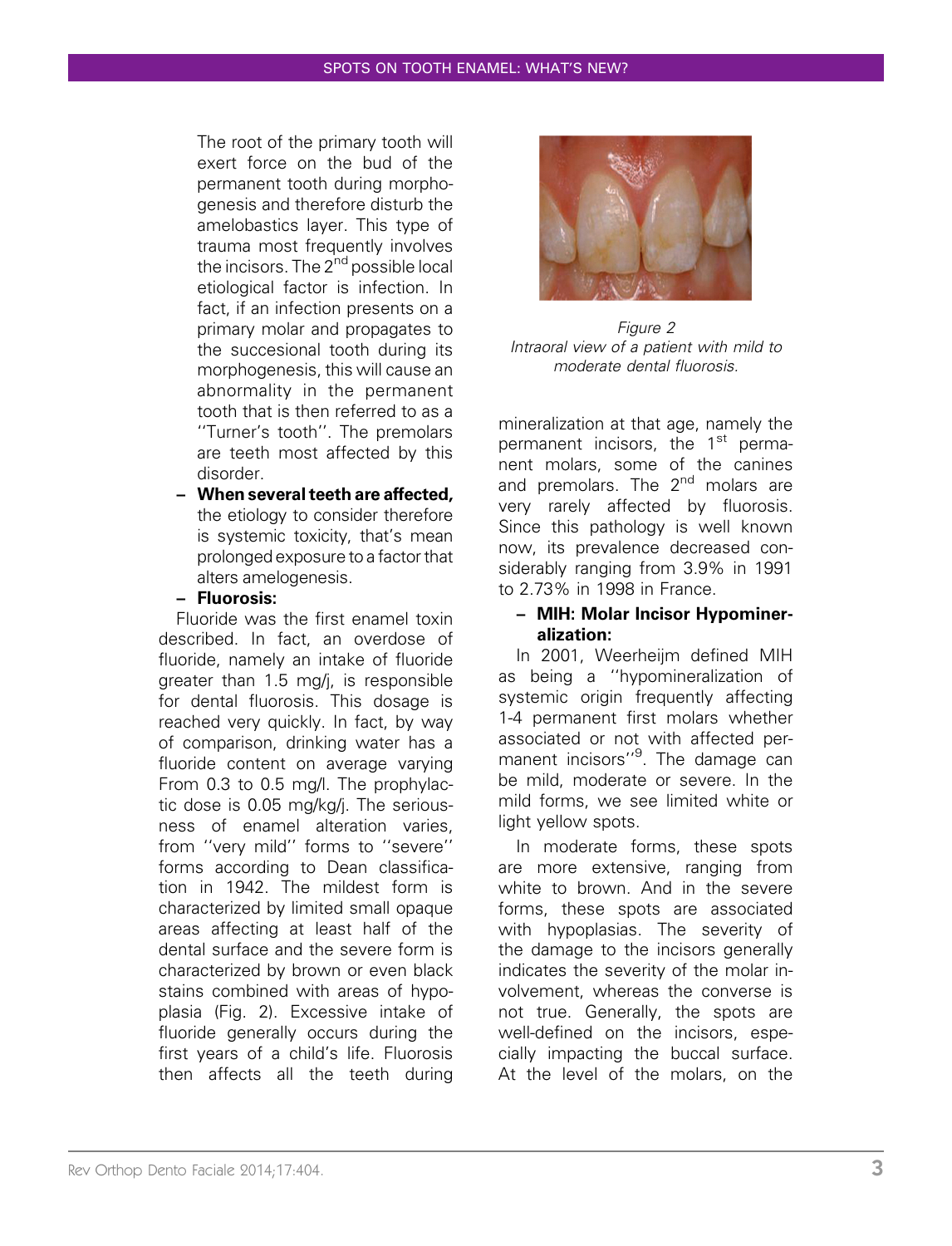

Figure 3

a-b: Intraoral views showing un incisor and a permanent molar affected by MIH. The incisors present white and yellows stains that are well defined. The molar presents a localized brown spot on the occlusal surface combined with a hypoplasia of the enamel on the bucco-distal surface of the cuspid.

c: Microscopic photograph of a cut of a tooth presenting a localized white spot on the palatal surface.

d: Scanning electron microscope photograph of the previous cut that visualizes a deformation in the thickness of the enamel in the area affected by MIH as well as a decrease in mineralization (dark gray areas).

other hand, they are more diffuse and especially affecting the occlusal surface and the buccal surface. The damage is not symmetrical either in relation to the affected tooth nor in relation to the severity of the damage from one tooth to the other in the same patient. All the other permanent teeth are healthy, only the incisors and permanent first molars are affected. These hypomineralizations make the enamel extremely susceptible to wear and to caries (Fig. 3). The molars are the teeth most affected by this phenomenon of a carious lesion that then will develop very rapidly. It is not uncommon to see caries approaching the pulp on teeth that are still erupting. An histological analysis of these teeth confirms hypomineralization of the enamel in the affected area. Prisms are then separated from one another by the non-degraded organic matrix rendering the enamel permeable to microorganisms<sup>3</sup>.

The damage is always asymmetrical.

Different criteria should be taken into account for the diagnosis:

- the presence of well-defined opacities either white, yellow or brown in color;
- post-eruptive losses of enamel due to abrasion of the hypomineralized enamel;
- atypical restorations;
- extractions of the first molars combined with damage to the incisors in a patient who presents a low risk for caries.

When the incisors are the only teeth affected, MIH can be ruled out.

The etiology of MIH is still unknown. Numerous epidemiological studies have been carried out, without really pinpointing any causal factor. The only certain finding is that one or more toxic factors occurred during the end of pregnancy or during the first years of life of the child. In fact, this period corresponds to the period of mineralization of these affected teeth. The different possible causes that have been men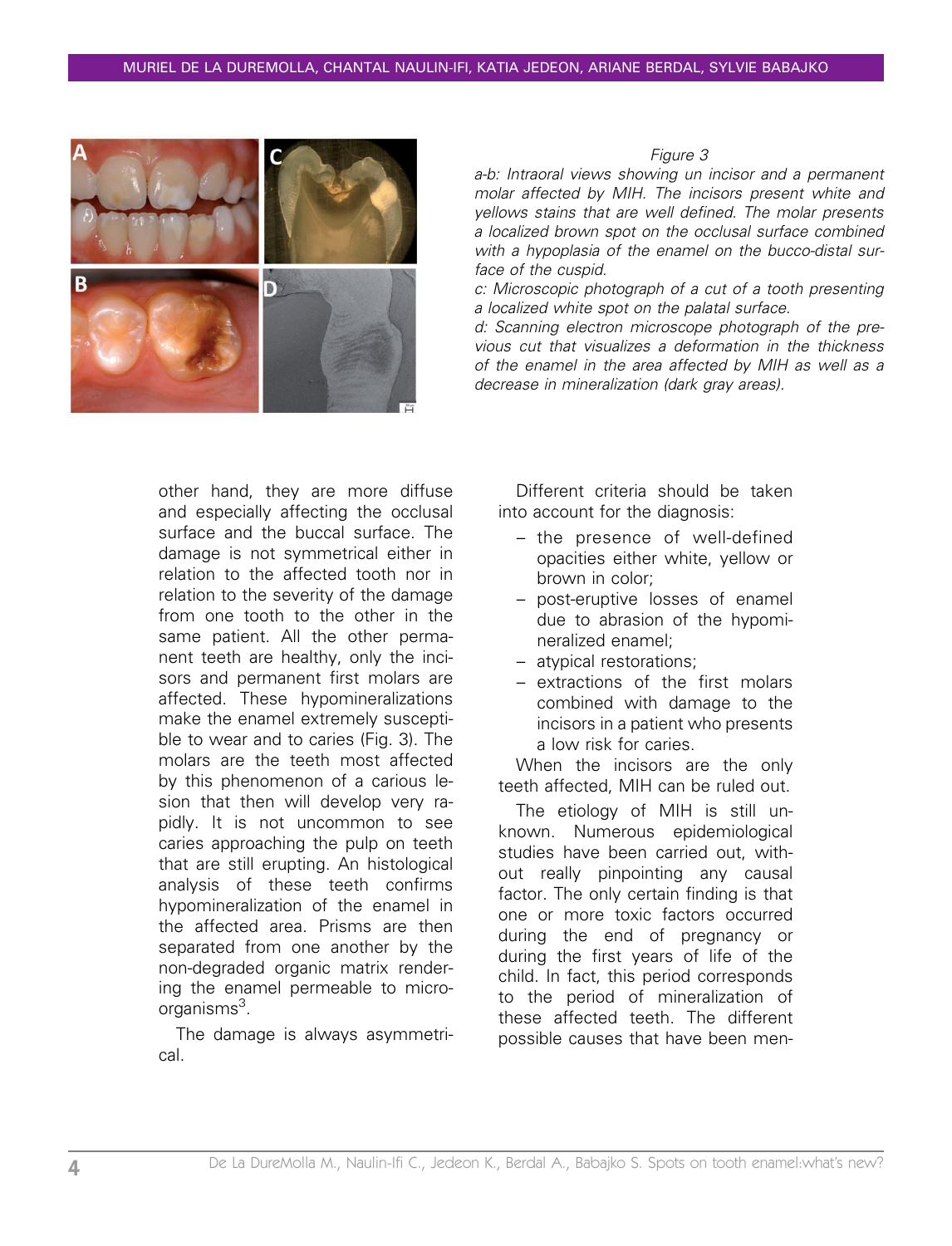tioned are: respiratory infections, complications at birth, dioxin, low birth weight, low oxygenation at birth, phosphocalcic disorders, early childhood sicknesses, antibiotics and prolonged maternal breastfeeding<sup>4</sup>. This pathology is becoming a real public health problem in recent years with an average prevalence of 18%, and as high as 37.5% in certain studies.

Children affected by MIH are very anxious during consultation. The main reason is the pain that their molars cause after they erupt. Brushing is difficult, and the treatment for these teeth is 10 times more frequent than for any other tooth. The practitioner has to manage the child's anxiety and at the same time deal with technical difficulties: difficulties for the anesthesia, difficulties with the restoration (unclear limits between the healthy enamel and the pathological enamel). The treatment for the molars is the most challenging. The least affected teeth can be restored with composite materials. If the occlusal morphology is altered, pediatric crown can be placed. On the other hand, when the pulpal vitality of a tooth is affected for a child under the age of 9, long apexification procedures have to be performed since the first molars are still immature. If a panoramic xray shows that the permanent third molar is present, it's then better to extract the first molar and let the remaining two molars develop mesially.

– When all the teeth are affected, and this includes primary as well as permanent dentition, a genetic abnormality is the only possible etiology. A mutation of the gene

involved in the process enamel formation could alter the synthesis, the mineralization or the architecture of the extracellular enamel matrix. This pathology is called hereditary amelogenesis imperfecta<sup>1</sup>. The enamel defect is as severe in the primary dentition as in permanent dentition and the alteration of the enamel is visible as soon as the tooth erupts into the oral cavity (Fig. 4). Although no epidemiological data are available in France, the prevalence of amelogenesis imperfecta in other parts of the world is very low ranging from 1/700 to 1/ 14000 individuals. More than 10 genes could be the cause of amelogenesis imperfecta. Since genetic testing is not routinely performed in France, the diagnosis remains exclusively clinical. From a therapeutic point of view, there are multiple objectives: to prevent pain, to protect the permanent teeth (by maintaining the primary teeth) and functionally and esthetically rehabilitate the arches. In a surprising way, these patients do not present a high risk for caries. From an orthodontic standpoint however, we noticed a greater prevalence of skeletal open bite.

Orthodontic or orthopedic treatments are in no way contraindicated for enamel dysplasia or even for cases of amelogenesis imperfecta. Nonetheless, it is preferable to rehabilitate the teeth before beginning treatment. In fact, it has been shown that alterations in the enamel increase the risk for caries<sup>7</sup>. In the molar sectors, the pediatric crowns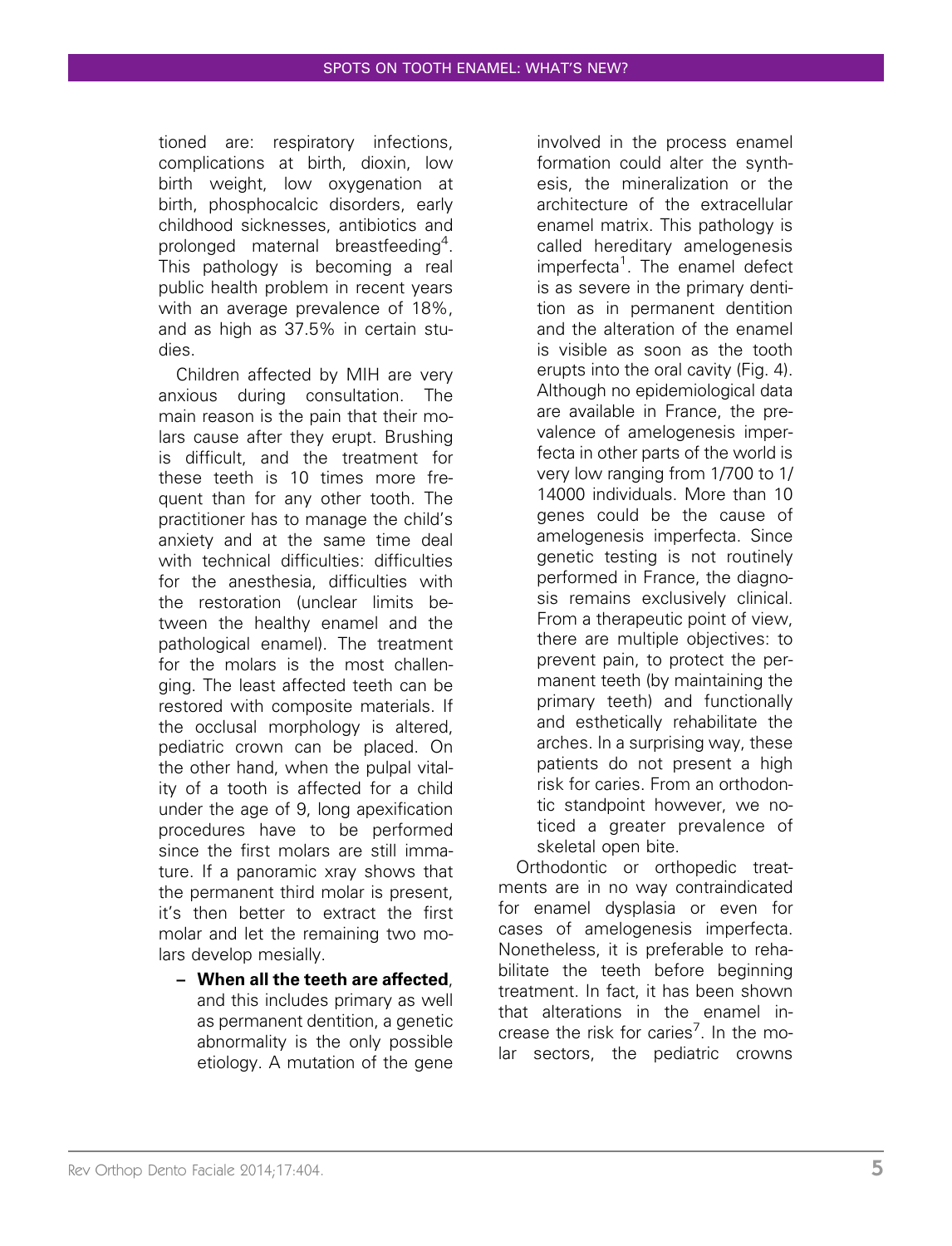

Figure 4

Intraoral photograph of a female patient in young adult dentition presenting the hypomineralized and hypoplastic type of hereditary amelogenesis imperfect.

make it possible to protect the teeth and not interfere with the placement of brackets. As for the bonding, it can be done with glass ionomer cement or composites following traditional protocol. For hypomature spots (brown), certain authors recommend to complete the acid etch with a sodium hypochorite rinse (5% for 1

minute) in order to eliminate any organic material<sup>8</sup>.

Spots on the enamel are common but are discret most of the time. They are frequently the main reason for the concerns of the parents and it is important to be able to reassure them not only on the cause but also on the various treatments.

### **REFERENCES**

- 1. Crawford PJ, Aldred M, Bloch-Zupan A. Amelogenesis imperfecta. Orphanet Journal of Rare Diseases 2007;2:17.
- 2. Gomes AC, Messias LP, Delbem AC, Cunha RF. Developmental disturbance of an unerupted permanent incisor due to trauma to its predecessor. Journal Canadian Dental Association 2010;76:a57.
- 3. Jedeon K, De la Dure-Molla M, Brookes SJ, Loiodice S, Marciano C, Kirkham J, Canivenc Lavier MC, Boudalia S, Bergés R, Harada H, Berdal A, Babajko S. Enamel defects reflect perinatal exposure to bisphenol A. Am J Pathol 2013 (sous presse).
- 4. Lygidakis NA, Dimou G, Marinou D. Molar-incisor-hypomineralisation (MIH). A retrospective clinical study in Greek children. II. Possible medical aetiological factors. Eur Arch Paediatr Dent 2008;9:207-217.